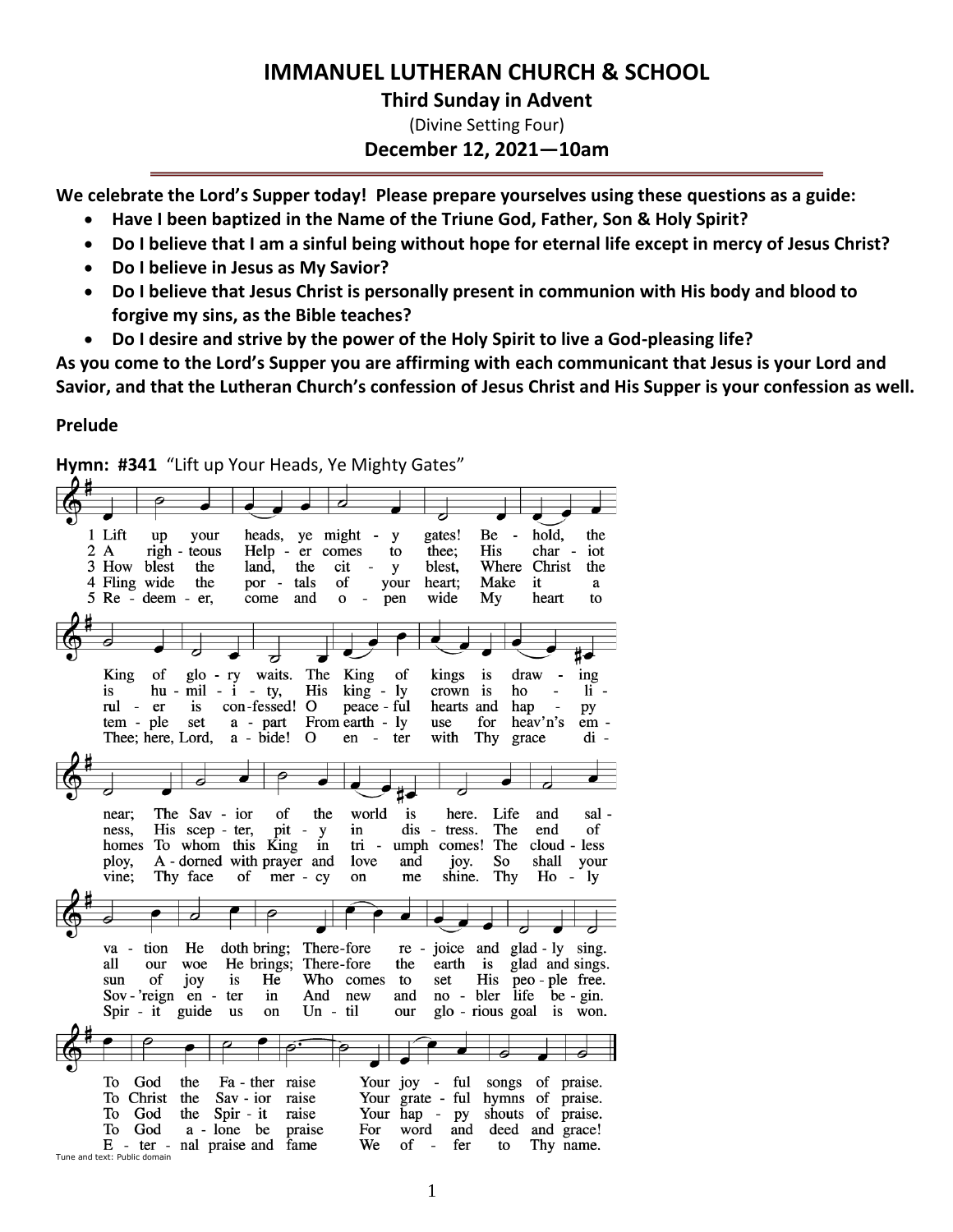# **The Invocation**

Pastor: In the name of the Father, and of the Son, and of the Holy Spirit.

**People: Amen.**

# **The Confession of Sins**

- Pastor: Our help is in the name of the Lord.
- **People: Who made heaven and earth.**

Pastor If you, O Lord, kept a record of sins, O Lord, who could stand?

**People: But with You there is forgiveness; therefore You are feared.**

Pastor: Since we are gathered to hear God's Word, call upon Him in prayer and praise, and receive the body and blood of our Lord Jesus Christ in the fellowship of this altar, let us first consider our unworthiness and confess before God and one another that we have sinned in thought, word, and deed, and that we cannot free ourselves from our sinful condition. Together as His people let us take refuge in the infinite mercy of God, our heavenly Father, seeking His grace for the sake of Christ, and saying: God, be merciful to me, a sinner.

**People: Almighty God, have mercy upon us, forgive us our sins, and lead us to everlasting life. Amen**

# **The Word of Absolution**

Pastor: Almighty God in His mercy has given His Son to die for you and for His sake forgives you all your sins. As a called and ordained servant of Christ, and by His authority, I therefore forgive you all your sins in the name of the Father and of the Son and of the Holy Spirit.

**People: Amen.**

# **Introit**

- Pastor: Rejoice in the Lord always; again, I will say, Rejoice. Blessed is he whose help is the God of Jacob, whose hope is in the Lord his God, who made heaven and earth, the sea, and all that is in them, who keeps faith forever; who executes justice for the oppressed, who gives food to the hungry. The Lord sets the prisoners free; the Lord opens the eyes of the blind. The Lord lifts up those who are bowed down; the Lord loves the righteous.
- **All: Glory be to the Father and to the Son and to the Holy Ghost; as it was in the beginning, is now and ever shall be, world without end. Amen.**



# **The Salutation**

- Pastor: The Lord be with you.
- **People: And also with you.**

# **The Collect for The Day**

- Pastor: Let us pray:
- **People: Lord Jesus Christ, we implore You to hear our prayers and to lighten the darkness of our hearts by Your gracious visitation; for You live and reign with the Father and the Holy Spirit, one God, now and forever.**
- **People: Amen.**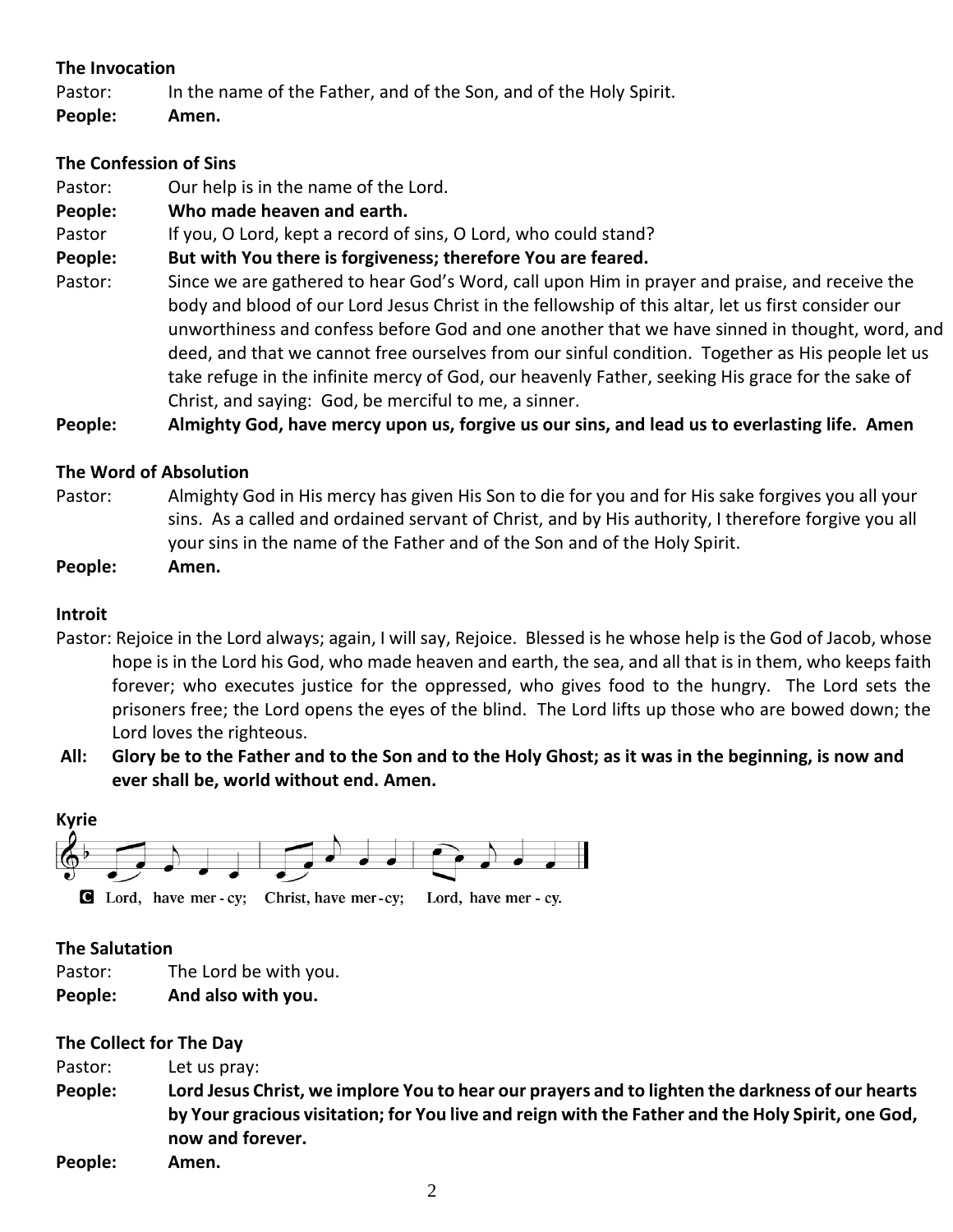# **The Old Testament Reading –** Zephaniah 3:14-20

<sup>4</sup> Sing aloud, O daughter of Zion; shout, O Israel! Rejoice and exult with all your heart, O daughter of Jerusalem!

<sup>15</sup> The LORD has taken away the judgments against you; he has cleared away your enemies. The King of Israel, the LORD, is in your midst; you shall never again fear evil.

<sup>16</sup>On that day it shall be said to Jerusalem: "Fear not, O Zion; let not your hands grow weak.

<sup>17</sup> The LORD your God is in your midst, a mighty one who will save; he will rejoice over you with gladness; he will quiet you by his love; he will exult over you with loud singing.

<sup>18</sup> I will gather those of you who mourn for the festival, so that you will no longer suffer reproach.

 $19$  Behold, at that time I will deal with all your oppressors.

And I will save the lame and gather the outcast, and I will change their shame into praise and renown in all the earth.

 $20$  At that time I will bring you in, at the time when I gather you together; for I will make you renowned and praised among all the peoples of the earth, when I restore your fortunes before your eyes," says the LORD.

Pastor: This is the Word of the Lord.

**People: Thanks be to God.**

# **The Gradual**

**All: Rejoice greatly, O daughter of Zion. Shout aloud, O daughter of Jerusalem. Behold, Your king is coming to you; righteous and having salvation. Blessed is he who comes in the name of the Lord. From the house of the Lord we bless you.**

# **Epistle Reading –** Philippians 4:4-7

<sup>4</sup> Rejoice in the Lord always; again I will say, rejoice.

<sup>5</sup> Let your reasonableness be known to everyone. The Lord is at hand; <sup>6</sup> do not be anxious about anything, but in everything by prayer and supplication with thanksgiving let your requests be made known to God.

<sup>7</sup> And the peace of God, which surpasses all understanding, will guard your hearts and your minds in Christ Jesus.

Pastor: This is the Word of the Lord.

**People: Thanks be to God.**

**Special Music:** "O Come, O Come, Emmanuel" *Hand Bells*

# **The Gospel**

Pastor: The Holy Gospel is written in the  $7<sup>th</sup>$  chapter of St. Luke beginning at the 18<sup>th</sup> verse.

# **People: Glory be to Thee, O Lord!**

 $18$  The disciples of John reported all these things to him. And John,  $19$  calling two of his disciples to him, sent them to the Lord, saying, "Are you the one who is to come, or shall we look for another?"

<sup>20</sup> And when the men had come to him, they said, "John the Baptist has sent us to you, saying, 'Are you the one who is to come, or shall we look for another?'"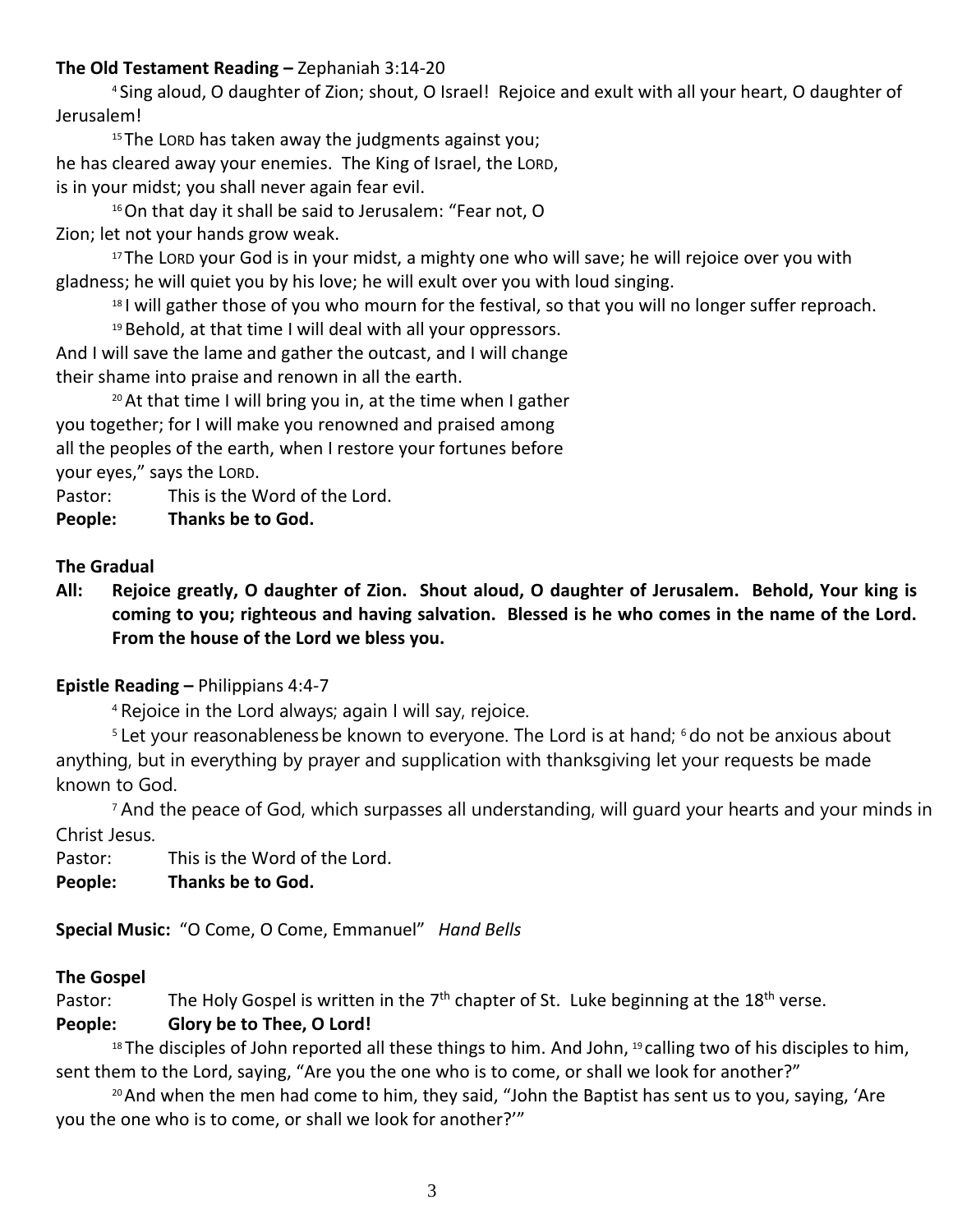<sup>21</sup> In that hour he healed many people of diseases and plagues and evil spirits, and on many who were blind he bestowed sight.

 $22$  And he answered them, "Go and tell John what you have seen and heard: the blind receive their sight, the lame walk, lepers are cleansed, and the deaf hear, the dead are raised up, the poor have good news preached to them.

 $23$  And blessed is the one who is not offended by me."

<sup>24</sup> When John's messengers had gone, Jesus began to speak to the crowds concerning John: "What did you go out into the wilderness to see? A reed shaken by the wind?

<sup>25</sup> What then did you go out to see? A man dressed in soft clothing? Behold, those who are dressed in splendid clothing and live in luxury are in kings' courts.

<sup>26</sup> What then did you go out to see? A prophet? Yes, I tell you, and more than a prophet.

<sup>27</sup> This is he of whom it is written, "'Behold, I send my messenger before your face, who will prepare your way before you.'

<sup>28</sup> I tell you, among those born of women none is greater than John. Yet the one who is least in the kingdom of God is greater than he."

Pastor: This is the Gospel of our Lord.

**People: Praise be to Thee, O Christ!**

# **The Apostles Creed**

**All: I believe in God the Father Almighty, Maker of heaven and earth.** 

**And in Jesus Christ His only Son, our Lord; Who was conceived by the Holy Spirit, Born of the Virgin Mary; suffered under Pontius Pilate, was crucified, died and was buried; He descended into hell; The third day He rose again from the dead; He ascended into heaven and sits at the right hand of God the Father Almighty; From thence He will come to judge the living and the dead.**

**I believe in the Holy Spirit; the holy Christian Church, the communion of saints; the forgiveness of sins; the resurrection of the body; and life everlasting. Amen.**

1 Hark the glad sound! The Sav ior comes, The  $Sav \overline{a}$ ior 2 He comes the  $pris$  -'ners to re - lease, In Sa  $\sim$ tan's The 3 He comes the bro  $\sim$ ken heart to bind, bleed -  $ing$ 4 Our glad ho san  $\mathcal{L}_{\mathcal{A}}$ Prince Peace, Thy wel - come nas, οf prom - ised long; Let 'ry heart ev pre pare a  $\bar{b}$ ond held. The  $\overline{of}$  $be$ fore Him age gates brass His soul cure, And with of to the trea sures shall pro - claim, heav'n's arch And e  $\overline{a}$ ter nal es And voice throne ev 'ry song. a burst, The  $\mathbf{i}$ ron fet yield. ters To  $en$ rich hum grace the ble poor. ring With Thy be lov ed name. Tune and text: Public domain

**Hymn #349** "Hark the Glad Sound"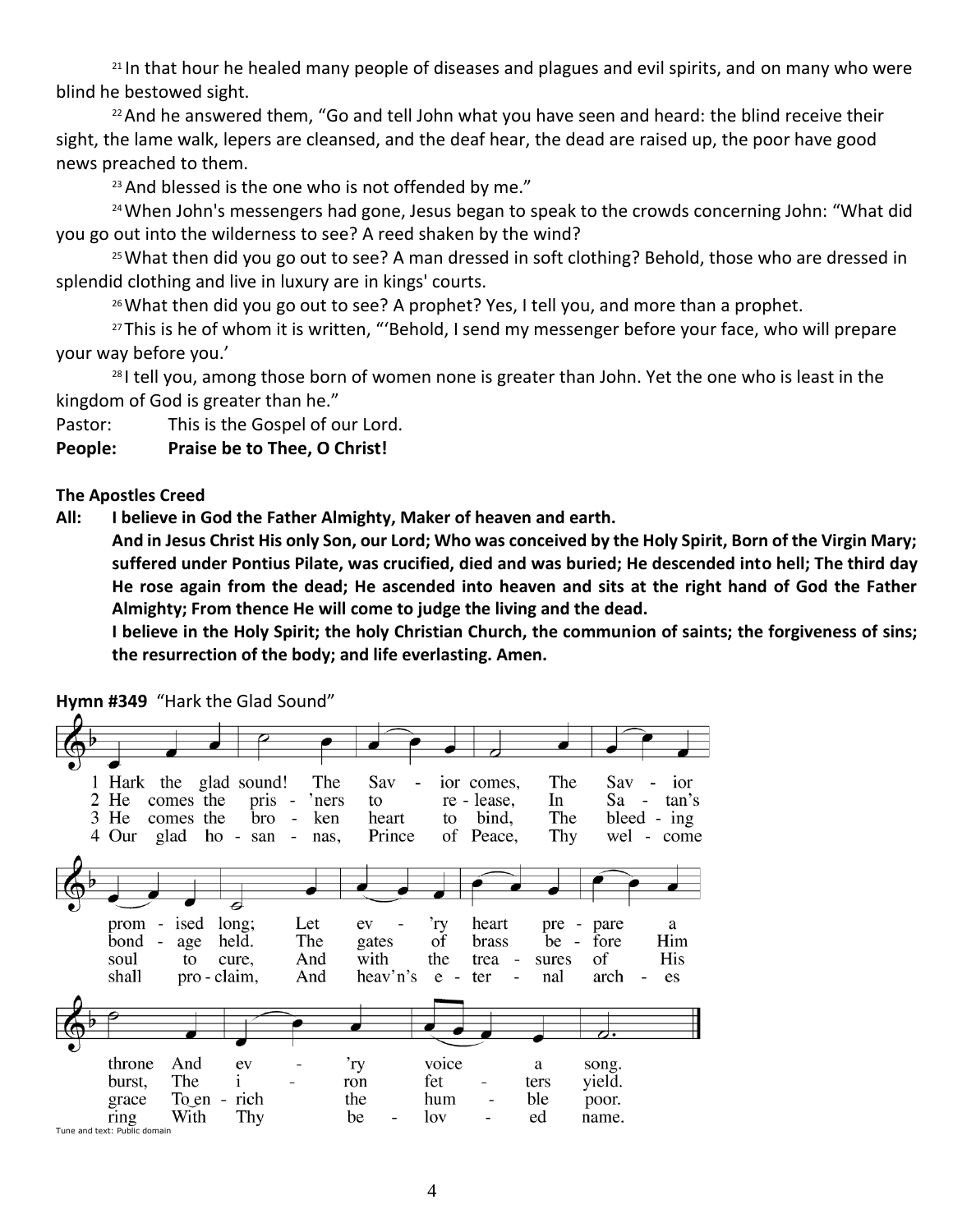# **Sermon –** "Are you He who is to come? *Luke 7:18-28* **I. Some identify Him wrongly II. The answer to the test.**

- A. From the test of scripture
- B. From the test of John

## **Offering**

### **Prayer of the Church**

### **The Prayers**

Peace & comfort for the family of Mary Bronder, great-aunt of Marsha Doon Successful procedure for Pastor Farnsworth Thanksgiving for a safe delivery of a baby boy to Lauren & Ray Lopez

(*Please help us keep our attendance numbers accurate by filling out the attendance cards and putting in basket on the way out.)*

### **The Lord's Prayer**

**All: Our Father who art in heaven, hallowed be Thy name, Thy kingdom come, Thy will be done on earth as it is in heaven; give us this day our daily bread; and forgive us our trespasses as we forgive those who trespass against us; and lead us not into temptation, but deliver us from evil. For thine is the kingdom and the power and the glory forever and ever. Amen.**

#### **The Words of Institution** *Matthew 26:26-28*

Pastor: Our Lord Jesus Christ, on the night when He was

betrayed, took bread, and when He had given thanks, he broke it and gave it to the disciples and said: "Take, eat; this is My body, which is given for you. This do in remembrance of Me." In the same way also He took the cup after supper, and when He had given thanks, He gave it to them, saying: "Drink of it, all of you; this cup is the New Testament in My blood, which is shed for you for the forgiveness of sins. This do, as often as you drink it, in remembrance of Me."

# **Pax Domini**

Pastor: The peace of the Lord be with you always. **People: Amen.**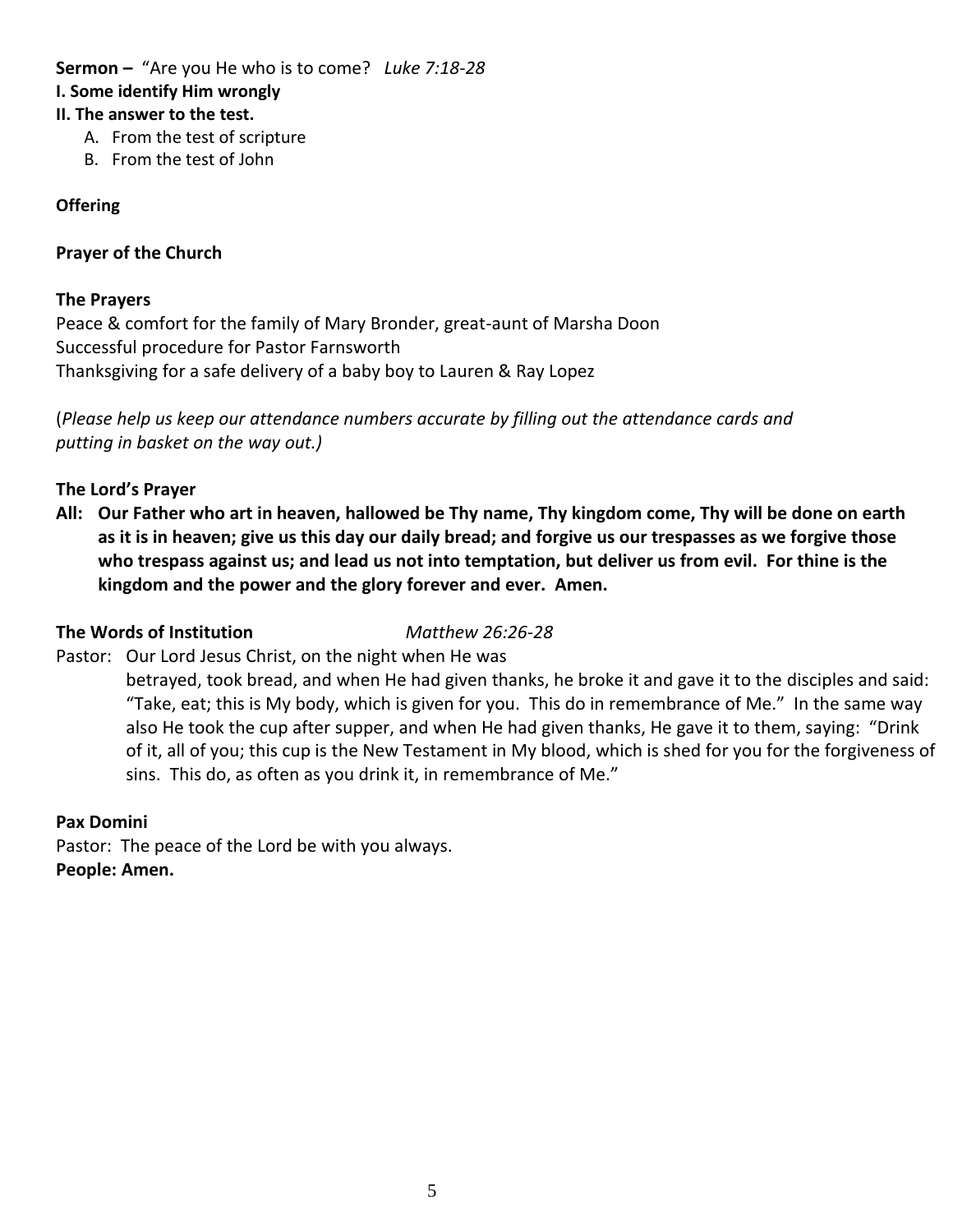

#### **Distribution**

**Distribution Hymn: #337** "The Night Will Soon Be Ending"

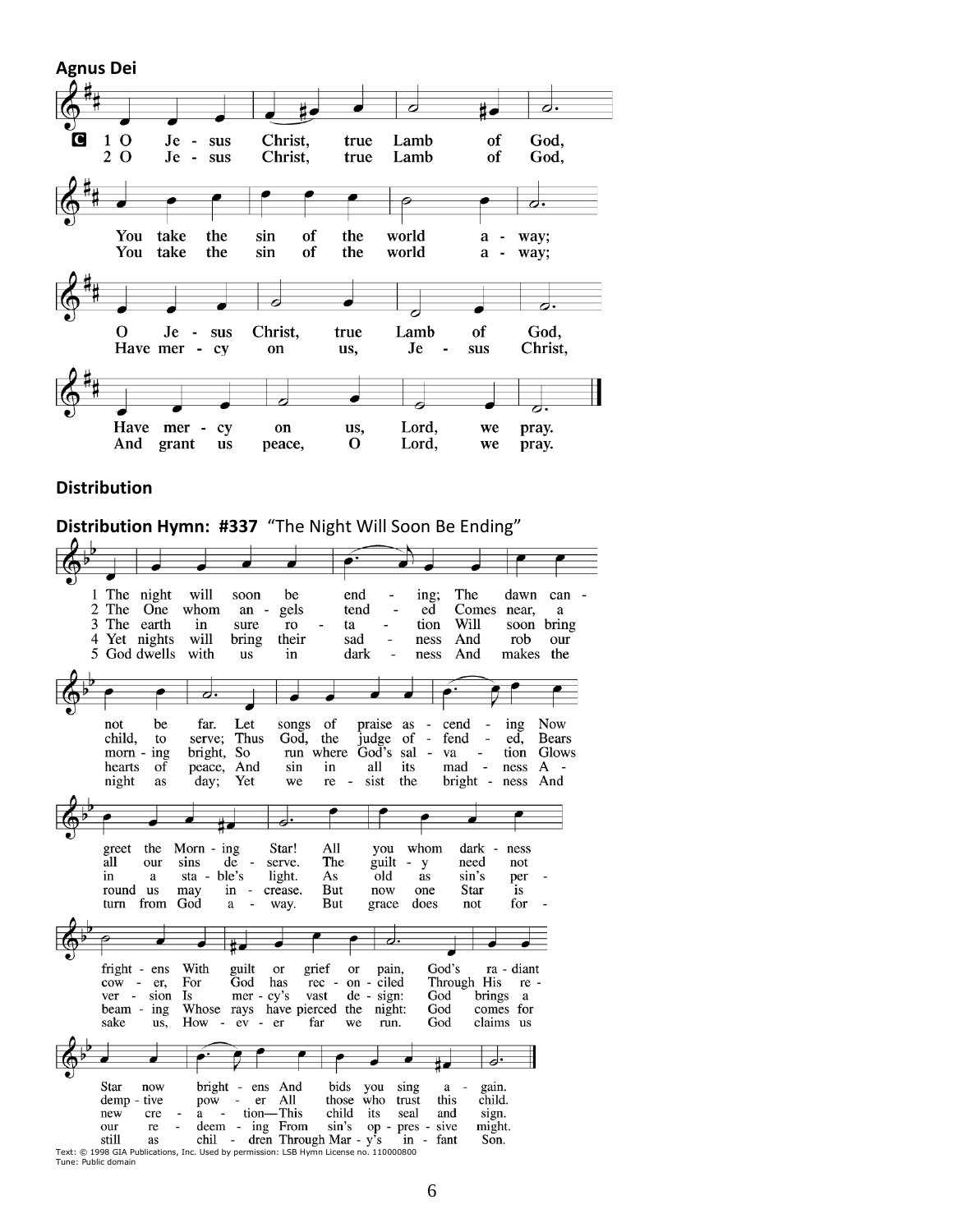**Nunc Dimittis**  $\mathbf{z}^{\mathrm{p}}$  $010$ Lord, now let Your ser vant De  $2$  All glo  $\blacksquare$ ry to the Fa L. ther, All  $\overline{\boldsymbol{\sigma}}$ part in heav'n  $-$  ly peace, For I have seen the the Son,  $A11$ glo the glo - ry to to  $-ry$ ठ  $\overrightarrow{or}$  $\overline{\phantom{a}}$  $glo$ Your ry re deem - ing grace: **Spir** it, For  $\overline{\phantom{a}}$ One;  $ev$  $\overline{\phantom{a}}$  $er$ Three in A light to lead the Gen tiles Un  $\overline{\phantom{a}}$  $\blacksquare$ For as in the be gin  $\overline{a}$ ning, Is 力. Your hill, The of ly Your to ho  $\blacksquare$ glo  $\overline{\phantom{a}}$ ry now, shall  ${\bf ev}$  $\Box$  $er$ be, God's tri  $\mathcal{L}^{\pm}$ une name re peo ple. Your cho sen Is ra el. sound -  $ing$ **Through** all e ter  $\overline{\phantom{a}}$ ni  $\blacksquare$ ty.  $\blacksquare$ 

# **Post-Communion Collect**

Pastor: Let us pray

Gracious God, our heavenly Father, You have given us a foretaste of the feast to come in the Holy Supper of Your Son's body and blood. Keep us firm in the true faith throughout our days of pilgrimage that, on the day of His coming, we may, together with all Your saints, celebrate the marriage feast of the Lamb in His kingdom which has no end; through Jesus Christ, Your Son, our Lord, who lives and reigns with You and the Holy Spirit, one God, now and forever.

**People: Amen.**

#### **The Benedicamus and Benediction**

Pastor: Let us bless the Lord

#### **People: Thanks be to God.**

- Pastor: The Lord bless you and keep you. The Lord make His face shine on you and be gracious to you. The Lord look upon you with favor and give you peace.
- People: **Amen.**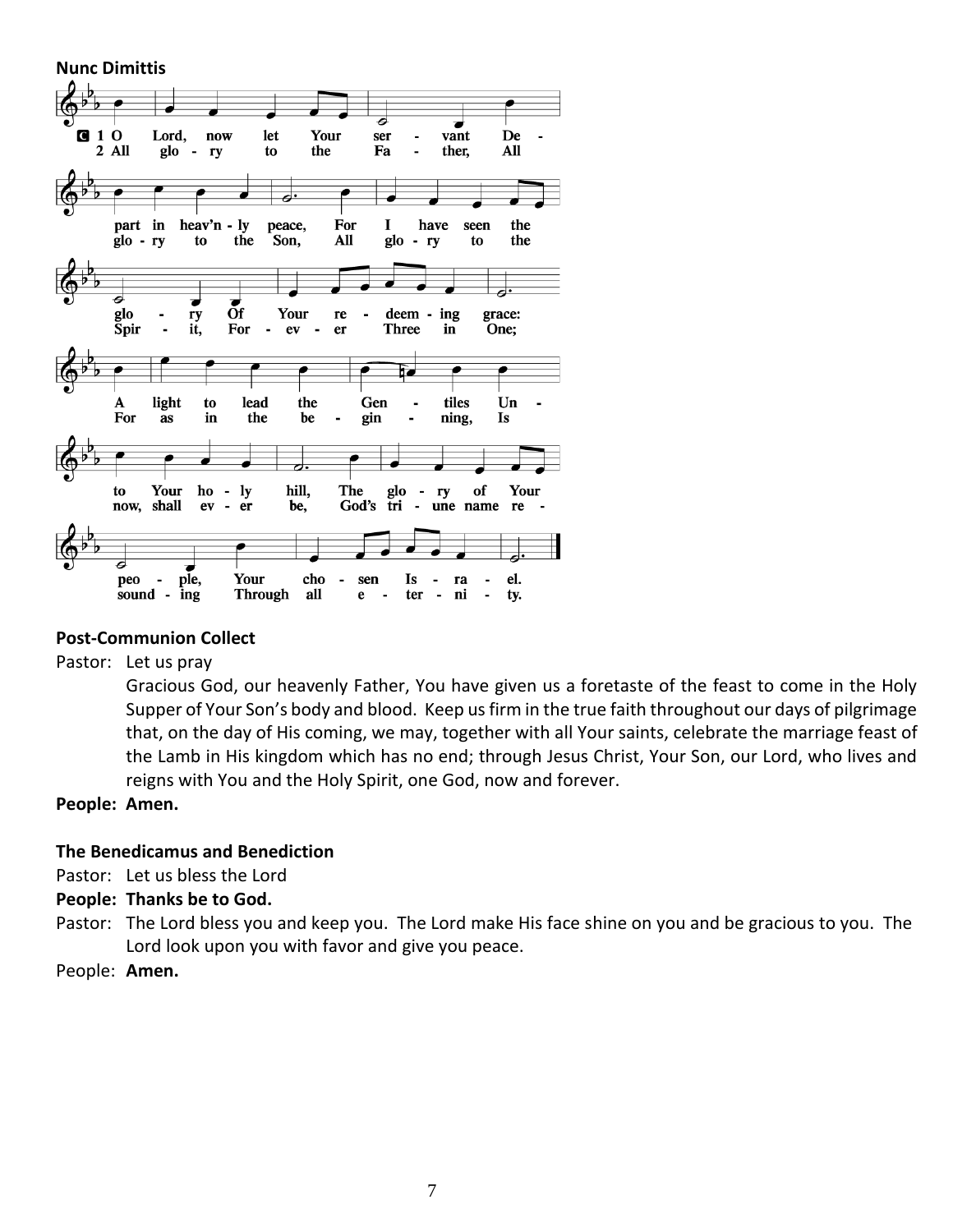**The Closing Hymn #347** "Comfort, Comfort Ye My People"



Tune and text: Public domain

**Altar flowers are placed to the glory of God.**

*The Hispanic Congregation Service wants to give thanks to this beautiful family of Immanuel. Each one of you reflects the love of Jesus Christ and together we will grow the kingdom of God Happy Thanksgiving!!! Blessings Pastor Miguel and Katherine* 

*Services will be live-streamed and a recording of service will be posted by the end of the day.* 

### *Please keep the church office updated on prayers that have been asked to be kept on indefinitely, military and ones for continued healing or cancer treatments.*

#### **Continued Prayers**

Peace & comfort for the family of Ray Dempsey, friend of Pastor Farnsworth and step-son of Linda Dempsey

Peace & comfort for the family of Randy, neighbor of Frank & Faith Plumb

We pray to God our Lord for the new Hispanic Mission in Immanuel and that through the Holy Spirit he will give us guidance to share the Gospel with new families.

Employment for those struggling to find a job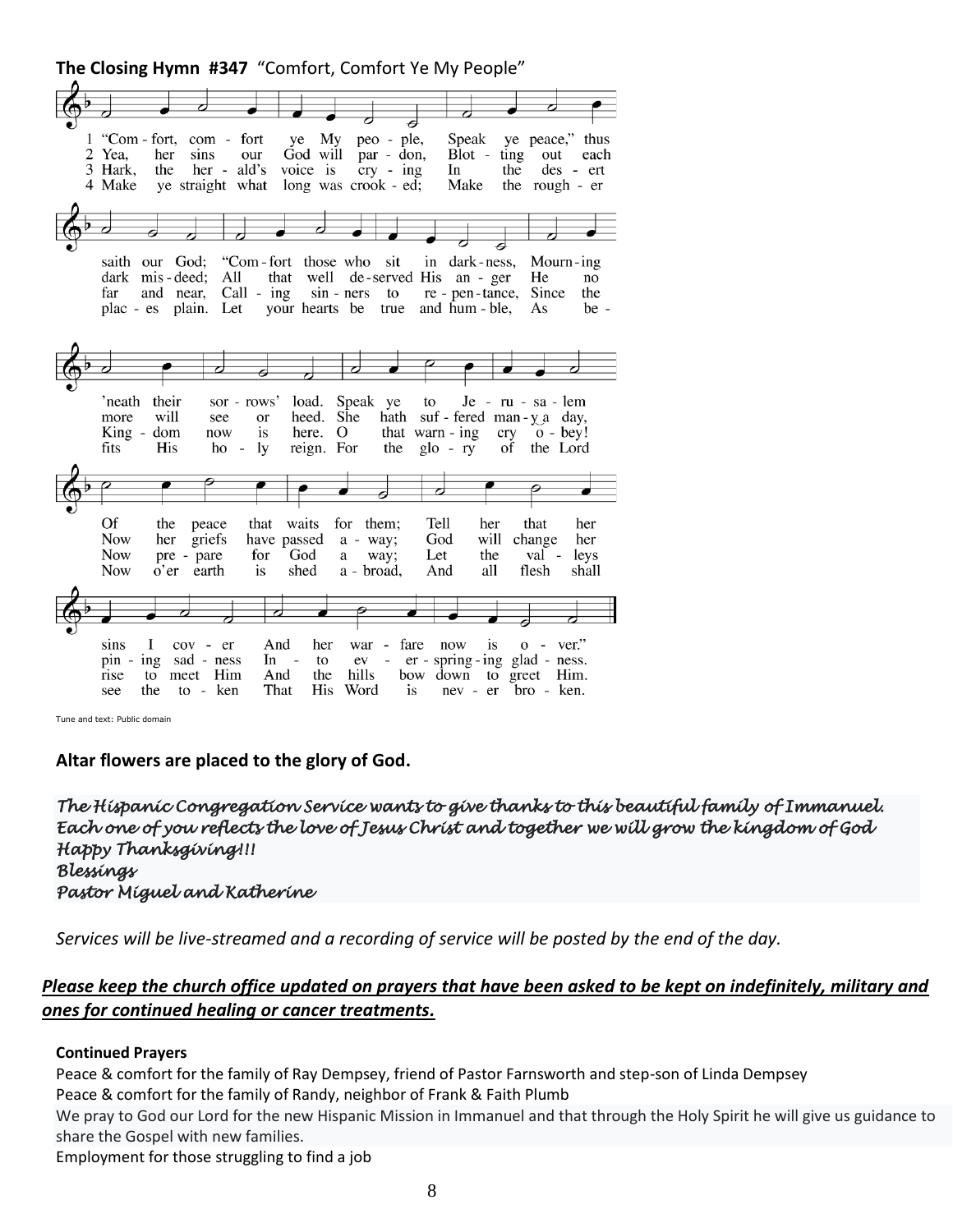### **Healing**

Richard Seedroff Wilma Meyferth Riley & Bailey, victims of shooting at MI High School, friend of Pastor Farnsworth's sister

#### **Battling with Cancer or Serious Illness**

Dr. Khalid Mahmood, father of Farrah Briggs Richard Seedroff Barbara Knott Amber, mother of Emma Bieske Yvonne Lenzen, grandmother of Grace Sierra Gloria McNail, aunt of Susan Tumlin Cheryl Ford Pat, suffering with dementia, Aunt of Beth Hutches Joann, friend of Beth Hutches Anona, friend of Susan Tumlin Cathy Nichols with terminal cancer, mother of Cathy Wilson Raymond, brother of Barbara LaVere David, brother of Larry Habeck Barbara LaVere Tracy, cousin of Jacquelyn Hahn Lisa Steinbrueck, niece of the Steinbrueck's Alan Sparks Don Swisher, step-father of Larry Habeck Bill, (w/brain cancer) uncle of Brian Littrel David Parkinson, brother of Betty Loraamm Tom Meyferth

#### **PRAYERS FOR THOSE SERVING OUR COUNTRY Safety for… and strength for families:**

Matthew Reikowski as he is deployed on the Carl S. Vinson Logan Crouse, US Army, great-nephew of Joan Crouse, stationed at Ft. Campbell in NC Carson Crouse, US Army, great-nephew of Joan Crouse, stationed at Ft. Bragg Samuel Drake, Captain stationed at Holloman AFB in Alamogordo, NM, son of Kerry Drake Xander Ritter, USMC, deployed to Okinawa, Japan Matthew Albers, Major in USAF and in command in Sacramento, CA, son of Deb Albers Gavin Mattson, para-rescue man, stationed in the Panhandle of FL, grandson of Edith Mattson Jeremy Brockmeier (USMC) & family, stationed in South Korea, son of Jerry and Janice Brockmeier

#### **PRAYERS FOR OUR FAMILIES**

Sunday: Doug & Susan Kretchman Monday: Kim Launikitis, Steve Tuesday: Barbara LaVere Wed: Gary & Linda Lepelletier Thursday: Jim Levi Friday: Helen Lewis Saturday: Brian Littrel, Joshua, Alexander

#### **PRAYERS FOR OUR SCHOOL STUDENTS & FAMILIES**

Sunday Aria Ivory Monday: Elijah Jennings Tuesday: Hailey Jenson Wed: David Jessopp Thurs: Elizabeth & Henry Jewett Friday: Jason & Madison Johnson Saturday Olivia Jones